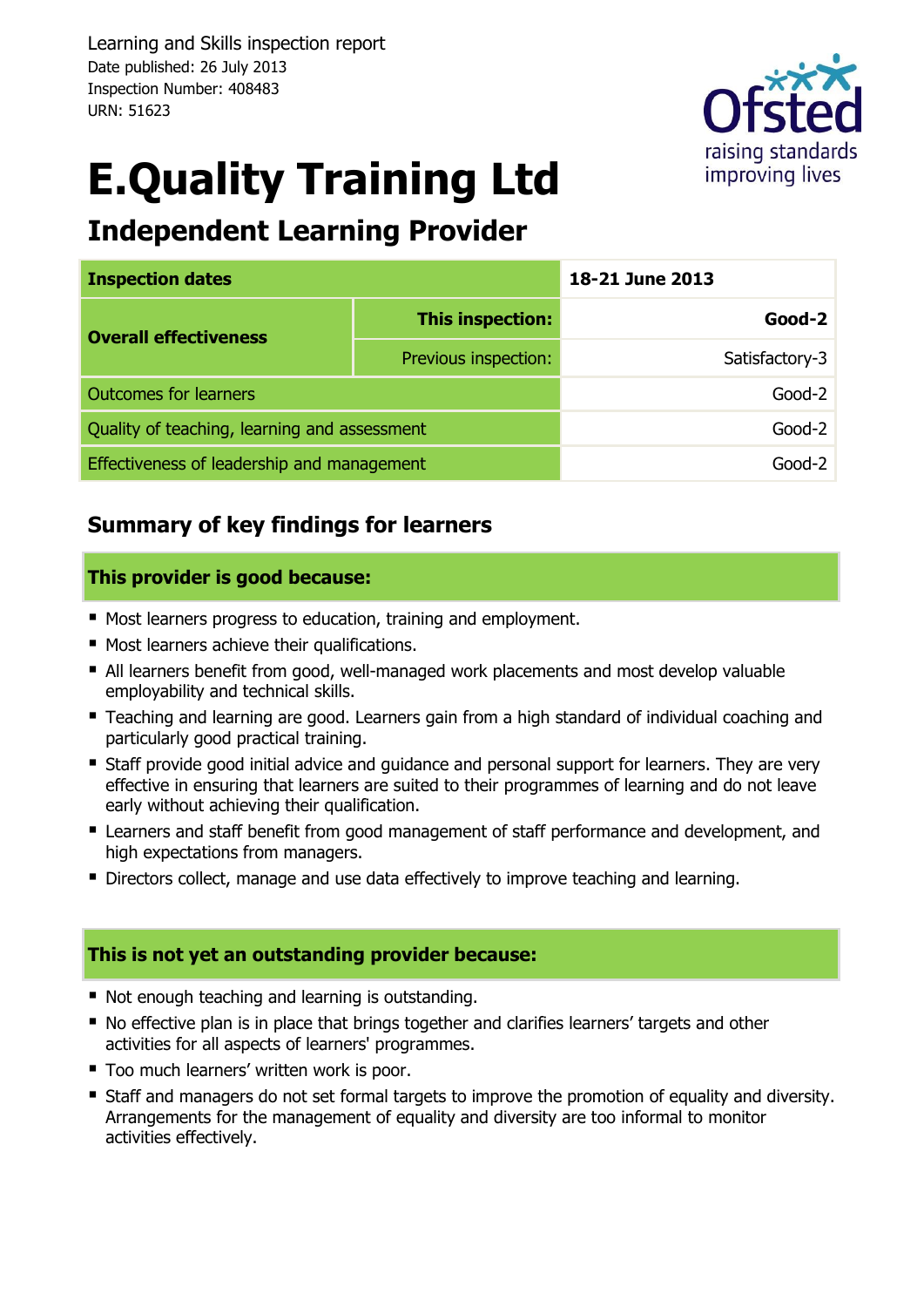# **Full report**

## **What does the provider need to do to improve further?**

- Increase outstanding provision by giving more emphasis to learning during lessons. Ensure that feedback and improvement plans help tutors focus on how to provide outstanding learning and encourages them to better use information and learning technologies (ILT) in the classroom.
- Bring together all information on planning learning and learners' targets to provide a single coherent plan to guide learners through their programme of study.
- Ensure tutors identify and correct spelling, punctuation and grammatical errors in learners' work and learners receive clear guidance on how to improve in these areas.
- Introduce more structured arrangements for the promotion of equality and diversity including setting challenging improvement targets.

## **Inspection judgements**

#### **Outcomes for learners Good**

 Rates of progress into employment, education and training have increased substantially year-onyear. In 2012/13, two thirds of learners had already moved into employment, education and training. Learners make good progress in lessons and on their programmes of study. Managers monitor the destinations of leavers carefully and effectively. A high proportion of early leavers do not complete their programmes due to pregnancy or moving away from the area. Very few learners have achieved qualifications prior to entering the course. For example, only three of the current cohort of learners have achieved grade C in GCSE English and mathematics.

- Success rates for classroom-based learning including functional skills have increased markedly since the last inspection and are currently much higher than average for similar providers nationally.
- No significant variations exist in success rates for different groups of learners.
- **E** Learners develop good workplace and personal skills. They communicate effectively in class and in the hairdressing training salons and treat clients with respect and courtesy. Learners' attendance and punctuality are good.
- Learners develop good vocational skills and produce a high standard of practical work. For example, the hairdressing salons attract a high number of regular clients from the local community who are pleased with the service they receive.
- Learners' written work is broadly satisfactory, but a minority is of a variable standard. A few learners produce well-presented work with good spelling and punctuation. Others produce poorly written work containing spelling and grammatical errors. Overall, the development of learners' English and mathematical skills requires improvement. However, learners develop appropriate skills in English and mathematics for their job roles and for the requirements of their qualifications.
- All learners benefit from good work placements in hairdressing salons and childcare centres. The experience they gain during placements makes a significant contribution to learning and to the development of workplace skills. Staff monitor learners carefully throughout their placements and in many cases, these placements have developed into apprenticeships. A few learners have secured permanent employment from their work placement.
- **E** Learners have a good understanding of health and safety and safe working practices both in the training centre and during work placements. Learners report that they feel safe in the training centre and in their work placement.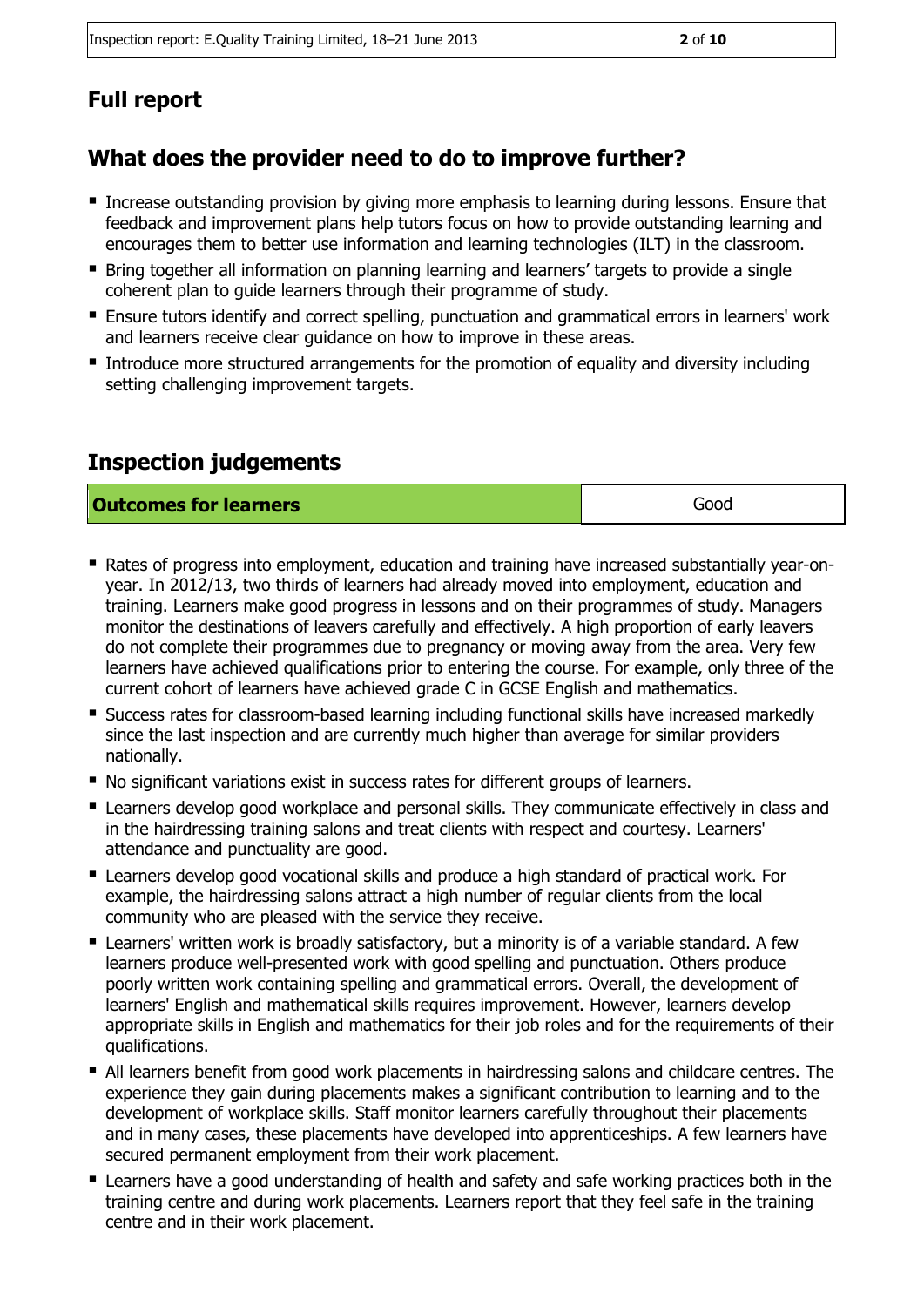Learners adequately understand their rights and responsibilities and demonstrate appropriate respect and behaviour towards each other and the vulnerable service users in their care.

- Teaching, learning and assessment are of a high standard which reflects the good outcomes for learners. Staff and managers have designed programmes that prepare learners well for progression to employment and further training by developing their vocational, personal and social skills. Staff support learners very effectively to develop these skills.
- **Tutors have high expectations of the learners undertaking hairdressing and childcare training** and they have high levels of professional expertise and experience. Tutors are appropriately qualified and they use their skills and experience well, to plan and deliver interesting and effective learning activities.
- Learners gain from a high standard of individual coaching and support, well suited to the small class sizes. Staff provide good support for learners, particularly for the personal and practical problems that many face. Staff monitor learners attendance well and follow-up absences rigorously. Most learners respond well to the provider's bonus system which financially rewards learners for full attendance.
- The quality of most lessons is good. Tutors engage learners in well-planned practical activities and effectively link theory to its application in the workplace. For example, in one lesson, childcare learners undertook interesting and creative craft work which their tutor explained clearly how they could use these activities with pre-school children in childcare. Tutors' demonstrations of hairdressing skills are clear, systematic and delivered at an appropriate pace. Tutors often prepare learners effectively for working in commercial salons by using time limits for specific tasks. Most tutors make good use of probing questions to check learners' understanding and to develop their critical thinking skills.
- In weaker lessons, planning is often ineffective because tutors do not always link tuition to the learning objectives. In these lessons, a minority of tutors talk too much, consequently learners are too passive and they do not encourage learners to undertake follow-up independent work to reinforce and extend what they have learned in these lessons.
- **E** Learners appreciate the valuable work experience they receive. It is a strong feature of their learning programmes. Staff effectively assess learners' readiness to attend a work placement which benefits both learners and employers. During their placements, learners undertake a range of challenging tasks that enable them to apply and practice the vocational skills that they develop in the training centre. Staff monitor learners' performance and progress in the workplace carefully to ensure they take maximum benefit from the experience.
- **E** Learners benefit from an initial assessment that accurately identifies and records their starting points. When planning learning programmes, staff record the qualifications learners are to undertaking. However, staff do not use a cohesive individual learning plan that brings together this information and includes targets for personal and social skills development. Learners are clear about the requirements of their childcare and hairdressing awards and their progress towards them, but are less clear about the broader objectives of their programme including the development of English and mathematics skills.
- Assessment is fair, accurate and reliable. Tutors assess learners' practical and written work frequently and provide them with clear and constructive verbal and written feedback on the vocational content. However, they do not consistently provide learners with feedback on spelling, grammar and punctuation. Tutors do not always bring errors to the attention of learners, nor do they give learners clear guidance on how to make corrections.
- **The development of learners' English, mathematics and ILT skills requires improvement.** Managers have identified this issue and are working with staff to incorporate functional skills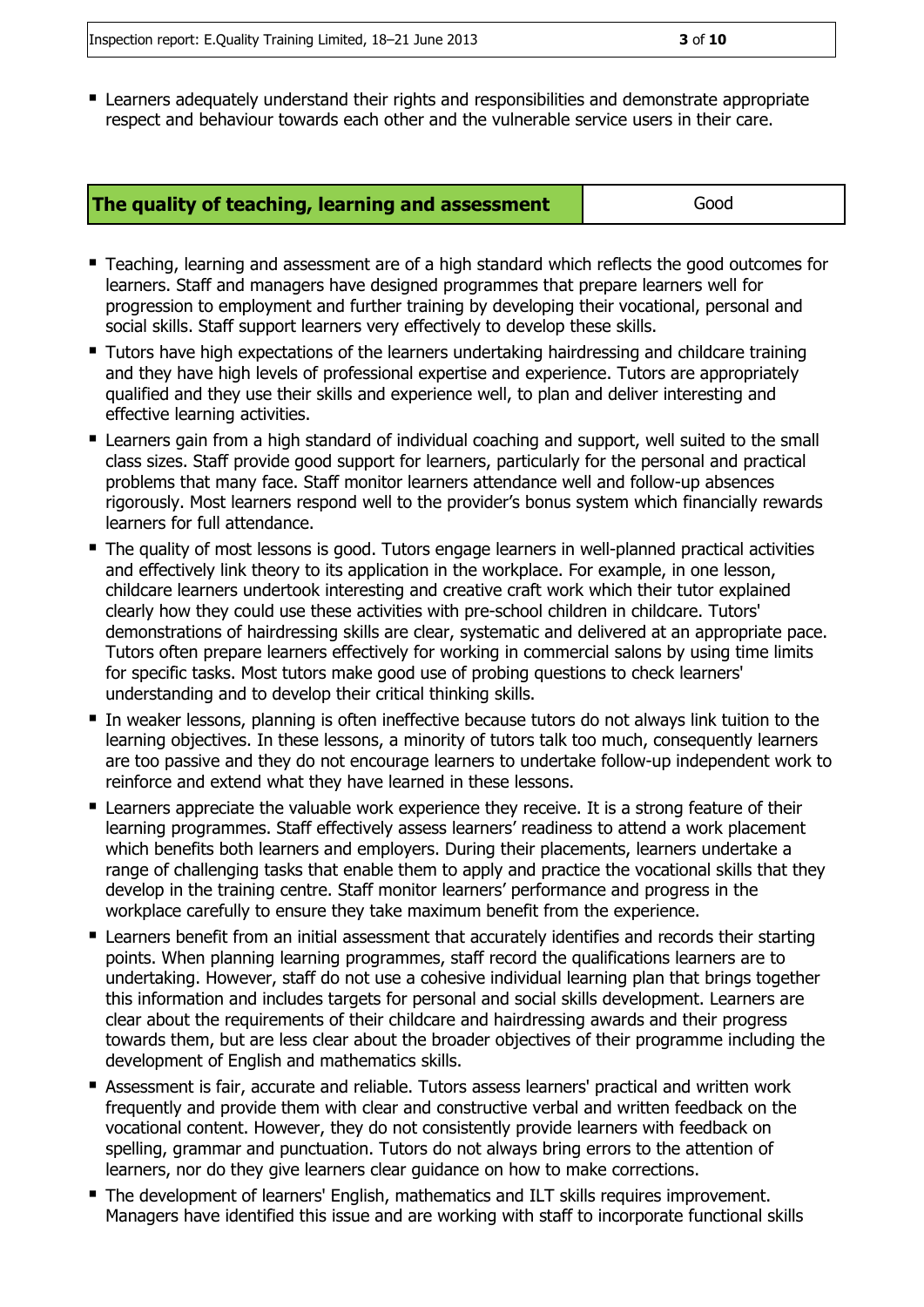into vocational lessons. For example, developments include the use of ratios in childcare lessons in the context of mixing paint.

- **Tutors provide good information, advice and guidance to learners. Prospective learners receive** accurate information on programmes of learning and staff use interviews to assess effectively their suitability. Staff place a strong focus throughout the programme on learners progressing to employment or further training. When learners have completed the foundation learning programme and are waiting to begin an apprenticeship, tutors provide additional training to ensure learners maintain their motivation to continuing learning.
- Most tutors promote equality and diversity well during their lessons and through attractive displays on the walls of classrooms and social spaces. Learners have an appropriate understanding of equality and diversity, gained mainly through their vocational studies.

| The effectiveness of leadership and management | Good |
|------------------------------------------------|------|
|                                                |      |

- **E** Learners, managers and staff benefit from a clear strategic direction set by directors. Challenging targets and a carefully planned approach to controlled growth supports the strategic direction. Aspirations are high and management expectations of both staff and learners are well defined and demanding.
- Since the last inspection, directors and managers have made good progress in dealing with the areas for improvement. The arrangements for data collection, analysis and use are now particularly good. Learners benefit from very good use of management information to monitor their progress and keep them on programme. Staff now have a good grasp of their own performance and that of EQT. These improvements have increased significantly outcomes for learners.
- Management of the performance of staff is highly effective. Well written policies and procedures for staff, including capability and disciplinary arrangements, support the clear and detailed handbook for employees, which sets out management expectations. Monthly one-to-one meetings together with annual appraisals effectively identify staff development needs. Managers use these to set clear targets for staff. Managers make good use of information from the observations of teaching, learning and assessment to manage the performance of staff.
- Staff training and development are good. Training records are comprehensive. Staff benefit from a broad range of relevant in-house and external training. Directors are particularly good at coaching, supporting and developing new and junior staff to realise their potential and progress to management positions. Since the last inspection, directors have filled several new management posts in this way as part of the expansion strategy.
- Observations of teaching, learning and assessment are particularly effective. EQT has clear guidelines on the observations of lessons. Observers brief tutors well on these arrangements and plan observations well. Following observation, tutors benefit from good improvement plans and staff development. Observations are mostly accurate in identifying strengths, areas for improvement and grading. However, observations concentrate on the tutor's performance rather than learners and learning.
- Self-assessment has improved since the last inspection. The current report accurately identifies most of EQT's strengths and areas for improvement. Grades are realistic and accurate. The selfassessment report is concise and clear. Planning to improve provision is effective. Directors and managers monitor the effectiveness of planning well. Their use of data to support the judgements in the report is particularly good. However, a few sections of the report are descriptive rather than judgemental. Managers have identified that a minority of quality improvement and management activities will need to be on for more formal basis as EQT expands.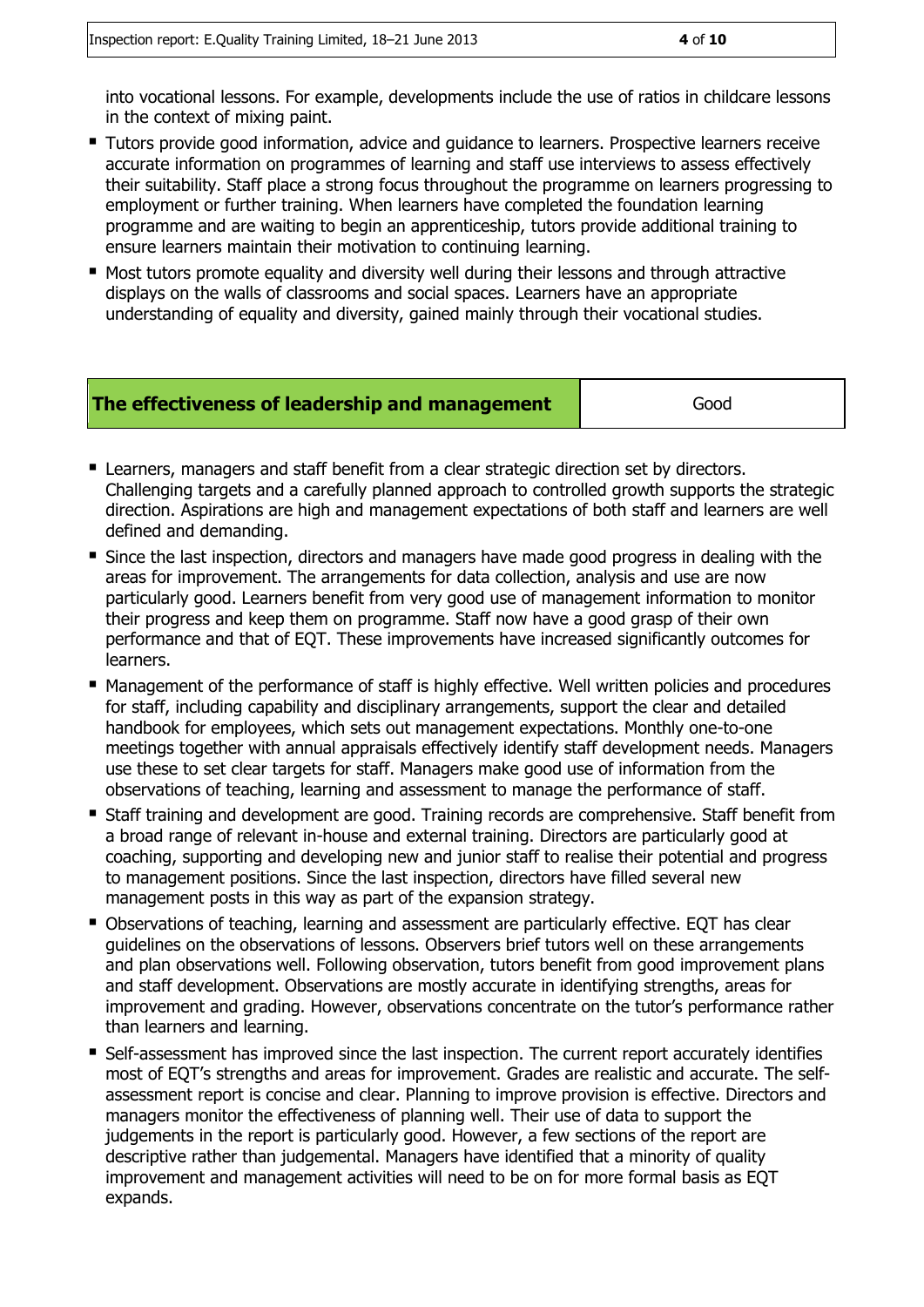- Learners benefit from a strong working relationship with employers. Close ties with employers and businesses in the area lead to good work placements for all learners providing strong learning and skills development and the solid foundation for progression. Good risk assessment and monitoring of work placements ensures learners work in safe and caring environments and engage in meaningful productive work. Staff prepare learners well for their placements.
- The management of equality and diversity is effective. Learners benefit from a safe and secure environment and work in an atmosphere of courtesy and respect for each other. The promotion of equality and diversity within the organisation is of an appropriate standard. Numerous wall displays, the effective promotion in the classroom and the extent to which its learners are aware of and understand equality and diversity issues indicates directors, managers, staff and learners commitment to this area. However, no formal management group oversees the promotion of equality and diversity, share good practice or set targets to develop and improve the promotion of equality and diversity.
- Safeguarding of learners is particularly good. Comprehensive policies and procedures, reviewed and updated regularly, together with very good training ensure that all staff are aware of their responsibilities and how to deal with safeguarding issues. Links with the local safeguarding board are good. EQT meets its statutory requirements for safeguarding learners.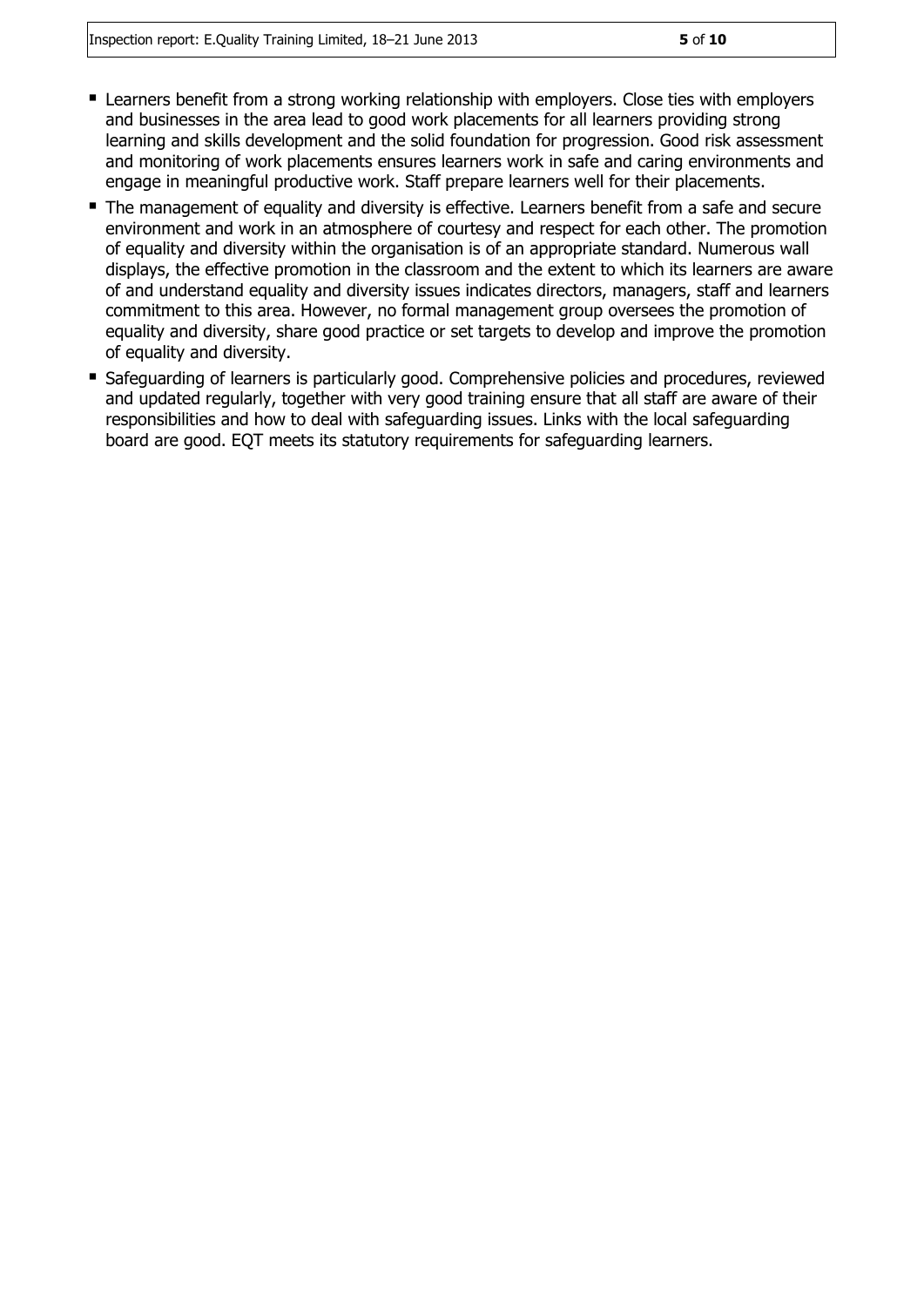# **E.Quality Training Limited**

| Inspection grades are based<br>on a provider's performance:<br>1: Outstanding<br>2: Good<br>3: Requires improvement<br>4: Inadequate | <b>Overal</b>  | Foundation Learning |  |
|--------------------------------------------------------------------------------------------------------------------------------------|----------------|---------------------|--|
| <b>Overall effectiveness</b>                                                                                                         | 2              | 2                   |  |
| <b>Outcomes for learners</b>                                                                                                         | 2              | 2                   |  |
| The quality of teaching, learning<br>and assessment                                                                                  | $\mathfrak{p}$ | 2                   |  |
| The effectiveness of leadership and<br>management                                                                                    | 2              | 2                   |  |

| Subject areas graded for the quality of teaching, learning and assessment |  |
|---------------------------------------------------------------------------|--|
| <b>Foundation learning</b>                                                |  |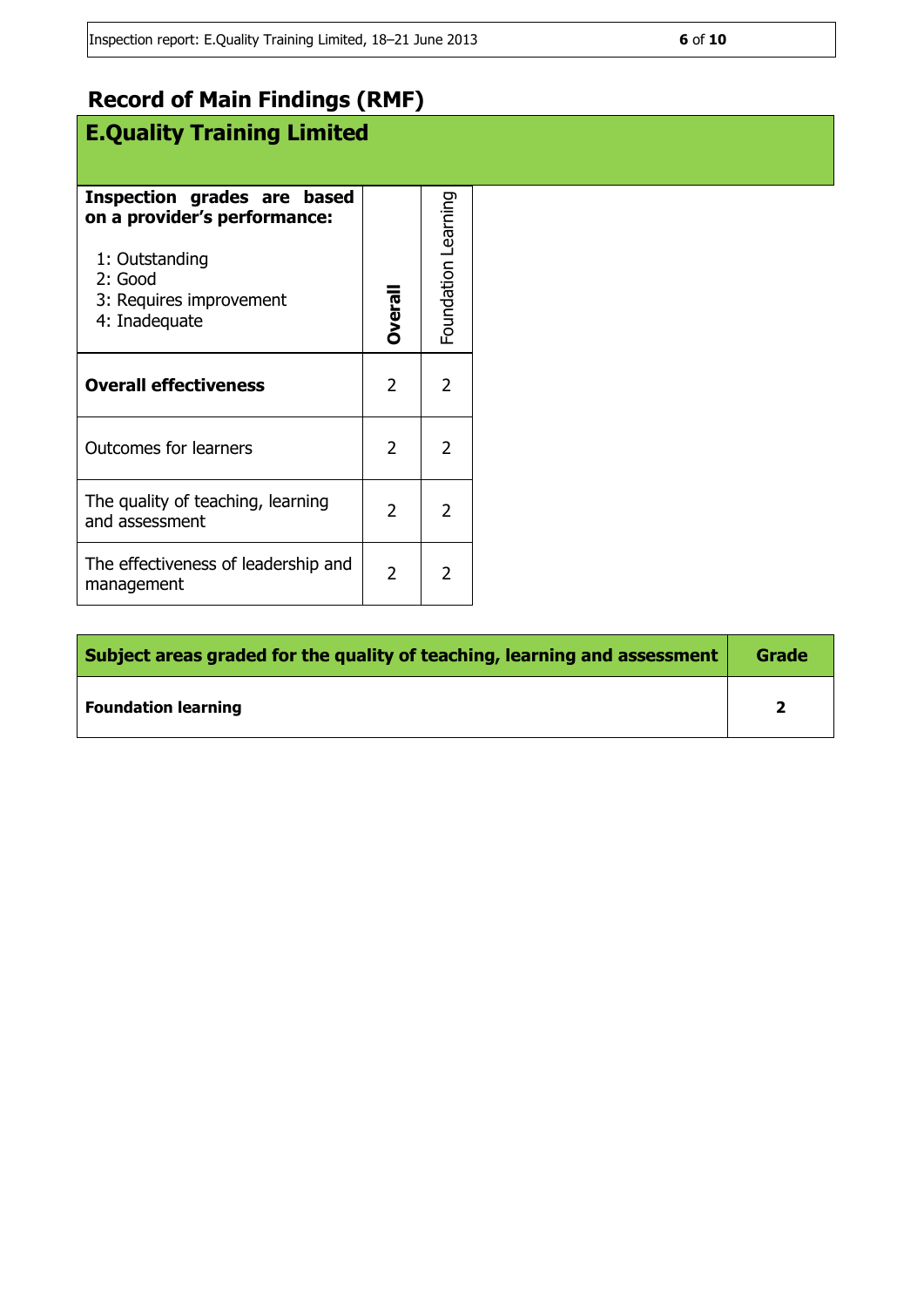| <b>E.Quality Training Ltd</b>                                                        |                                                |  |  |
|--------------------------------------------------------------------------------------|------------------------------------------------|--|--|
| <b>Type of provider</b>                                                              | Independent learning provider                  |  |  |
| <b>Age range of learners</b>                                                         | $16 - 18$                                      |  |  |
| <b>Approximate number of</b><br>all learners over the previous<br>full contract year | Full-time: 49                                  |  |  |
|                                                                                      | Part-time: N/A                                 |  |  |
| <b>Principal/CEO</b>                                                                 | Majella Cocks and Rob Cocks (joint principals) |  |  |
| <b>Date of previous inspection</b>                                                   | <b>July 2010</b>                               |  |  |
| <b>Website address</b>                                                               | www.equality-training.co.uk                    |  |  |

| Provider information at the time of the inspection                                             |                                |          |                    |                 |            |               |                      |              |
|------------------------------------------------------------------------------------------------|--------------------------------|----------|--------------------|-----------------|------------|---------------|----------------------|--------------|
| <b>Main course or learning</b><br>programme level                                              | Level 1 or<br>below            |          | Level <sub>2</sub> |                 | Level 3    |               | Level 4<br>and above |              |
| <b>Total number of learners</b><br>(excluding apprenticeships)                                 | $16 - 18$                      | $19+$    | $16 - 18$          | $19+$           | $16-18$    | $19+$         | $16-18$              | $19+$        |
| <b>Full-time</b>                                                                               | 49                             | $\Omega$ | $\Omega$           | $\mathbf{0}$    | $\Omega$   | $\Omega$      | $\Omega$             | 0            |
| <b>Part-time</b>                                                                               | $\mathbf{0}$                   | $\Omega$ | $\Omega$           | $\Omega$        | $\Omega$   | $\mathbf{0}$  | $\Omega$             | $\mathbf{0}$ |
|                                                                                                |                                |          |                    |                 |            |               |                      |              |
| <b>Number of apprentices by</b>                                                                | <b>Intermediate</b>            |          |                    | <b>Advanced</b> |            | <b>Higher</b> |                      |              |
| <b>Apprenticeship level and age</b>                                                            | $16 - 18$                      | $19+$    |                    | $16 - 18$       | $19+$      | $16 - 18$     |                      | $19+$        |
|                                                                                                | N/A                            |          | N/A<br>N/A         |                 | N/A<br>N/A |               |                      | N/A          |
|                                                                                                |                                |          |                    |                 |            |               |                      |              |
| <b>Number of learners aged 14-16</b>                                                           | N/A                            |          |                    |                 |            |               |                      |              |
| <b>Number of community learners</b>                                                            | N/A                            |          |                    |                 |            |               |                      |              |
| <b>Number of employability learners</b>                                                        | N/A                            |          |                    |                 |            |               |                      |              |
| <b>Funding received from</b>                                                                   | Education Funding Agency (EFA) |          |                    |                 |            |               |                      |              |
| At the time of inspection the<br>provider contracts with the<br>following main subcontractors: | N/A                            |          |                    |                 |            |               |                      |              |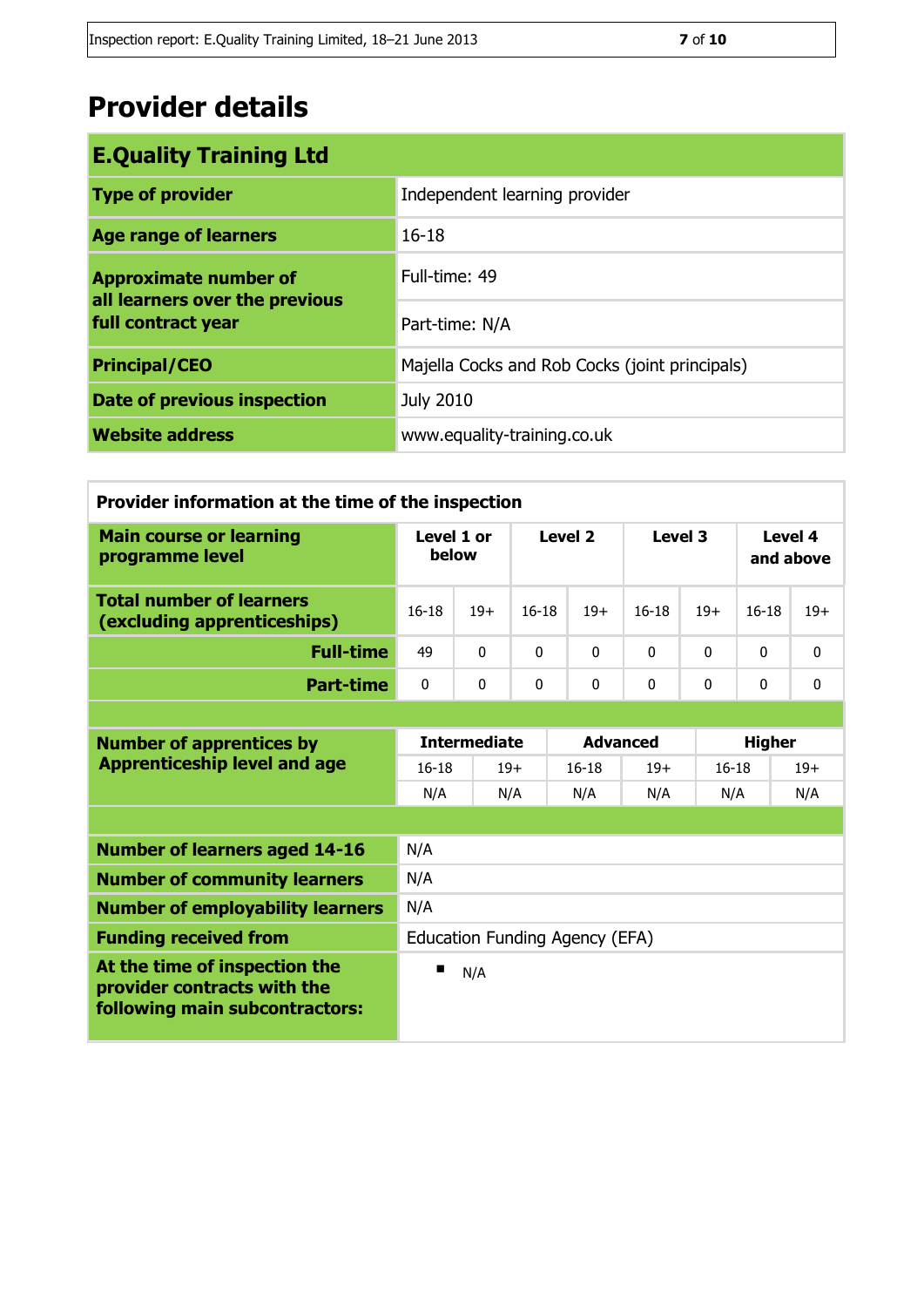#### **Additional socio-economic information**

EQT has two sites in the Stoke-on-Trent area, one in Newcastle-under-Lyme and one in Hanley. Unemployment in the area is high with 9.9% of the population aged 16 to 64 population unemployed compared to 8.9% in the West Midlands and 8.1% nationally. The number aged 16 to 18 not in education or employment or training (NEET) remains above the regional and national rates. Stoke-on-Trent is the sixteenth most deprived local authority area in England. More than 30% of the city's population live in areas classified in the 10% most deprived in England. Some 19.4% of Stoke-on-Trent's population aged 16 to 64 do not have qualifications compared to 13.6% in the West Midlands and 9.7% nationally. Most learners are of white British origin and female. The number of males on the programmes is low at 2%.

#### **Information about this inspection**

**Lead inspector Community Community** John Dunn

Three additional inspectors, assisted by the joint managing director as nominee, carried out the inspection with short notice. Inspectors took account of the provider's most recent self-assessment report and development plans, and the previous inspection report. Inspectors also used data on learners' achievements over the last three years to help them make judgements. Inspectors used group and individual interviews, telephone calls and online questionnaires to gather the views of learners and employers; these views are reflected throughout the report. They observed learning sessions, assessments and progress reviews. The inspection took into account all of the provision at the provider. Inspectors looked at the quality of teaching, learning and assessment across all of the provision and graded the sector subject area listed in the report above.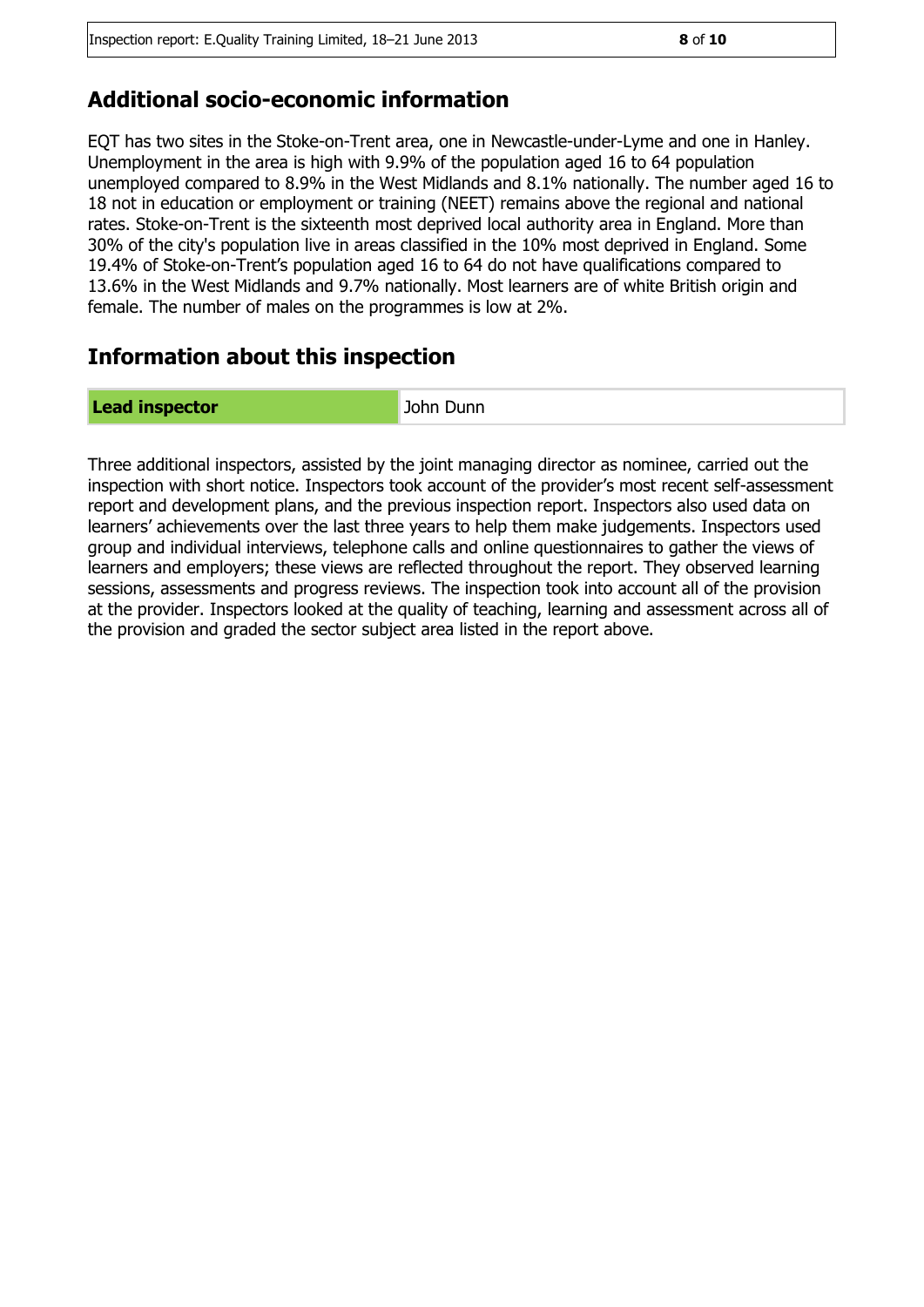#### **What inspection judgements mean**

[learnerview@ofsted.gov.uk](mailto:learnerview@ofsted.gov.uk)

| Grade   | <b>Judgement</b>     |
|---------|----------------------|
| Grade 1 | Outstanding          |
| Grade 2 | Good                 |
| Grade 3 | Requires improvement |
| Grade 4 | Inadequate           |

Detailed grade characteristics can be viewed in the Handbook for the inspection of further education and skills 2012, Part 2:

http://www.ofsted.gov.uk/resources/handbook-for-inspection-of-further-education-and-skillsseptember-2012

Any complaints about the inspection or the report should be made following the procedures set out in the guidance 'Complaining about inspections', which is available from Ofsted's website: www.ofsted.gov.uk If you would like Ofsted to send you a copy of the guidance, please telephone 0300 123 4234, or email enquiries@ofsted.gov.uk.



Learner View is a new website where learners can tell Ofsted what they think about their college or provider. They can also see what other learners think about them too.

To find out more go to [www.learnerview.ofsted.gov.uk](http://www.learnerview.ofsted.gov.uk/) or if you have any questions about Learner View please email Ofsted at: